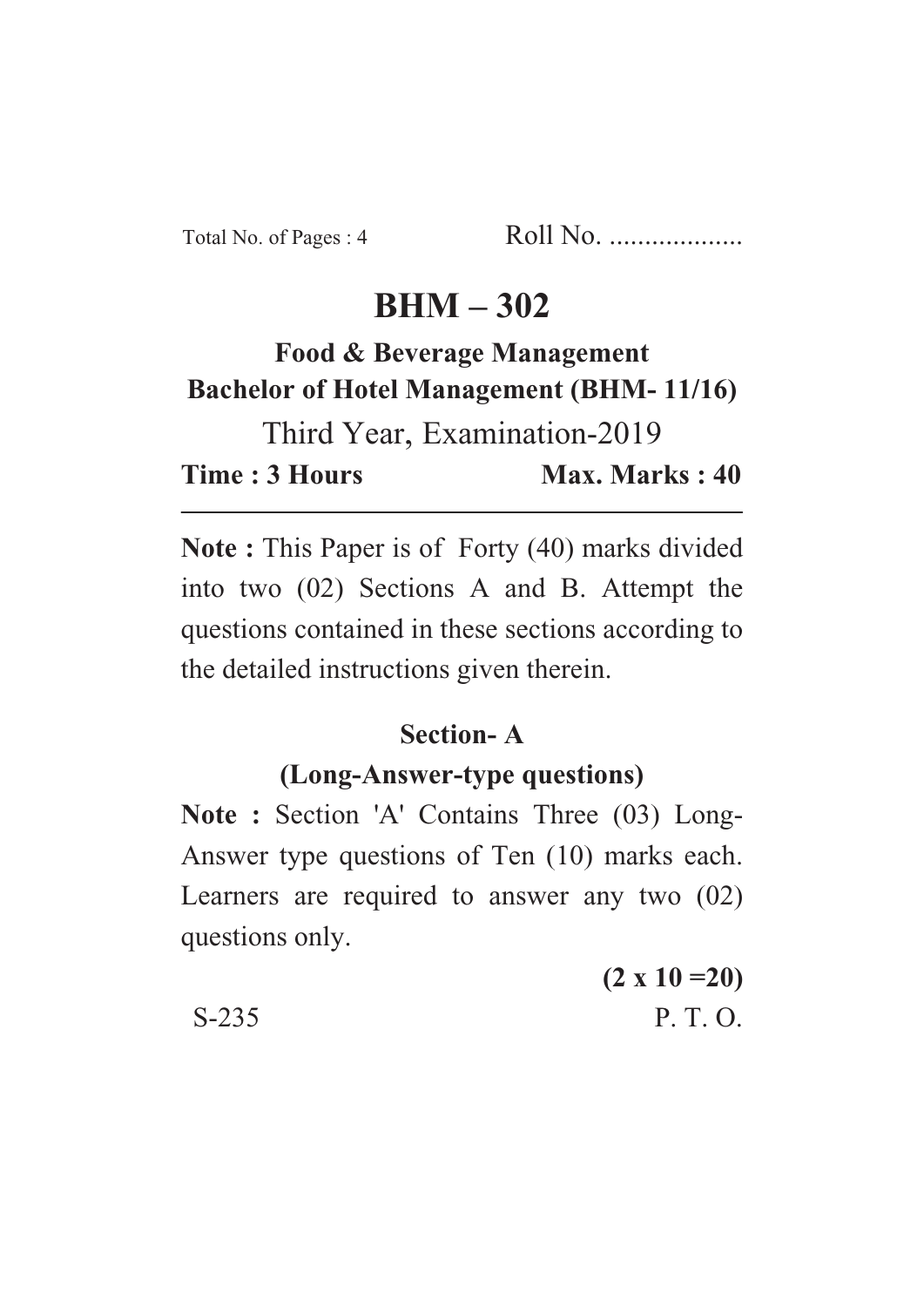- 1. What do you understand by the term F&B Control. Explain its objectives and its importance in Hotel operations.
- 2. What is standard purchase specification? Explain its role in quality control.
- 3. What is the Yield Management? Explain its importance in context of budgetary control.

### **Section - B**

## **(Short-Answer-Type questions)**

**Note :** Section 'B' contains six (06) Short- answer type questions of Five (05) marks each. Learners are required to answer any Four (04) questions only.

**(4x5=20)**

S-235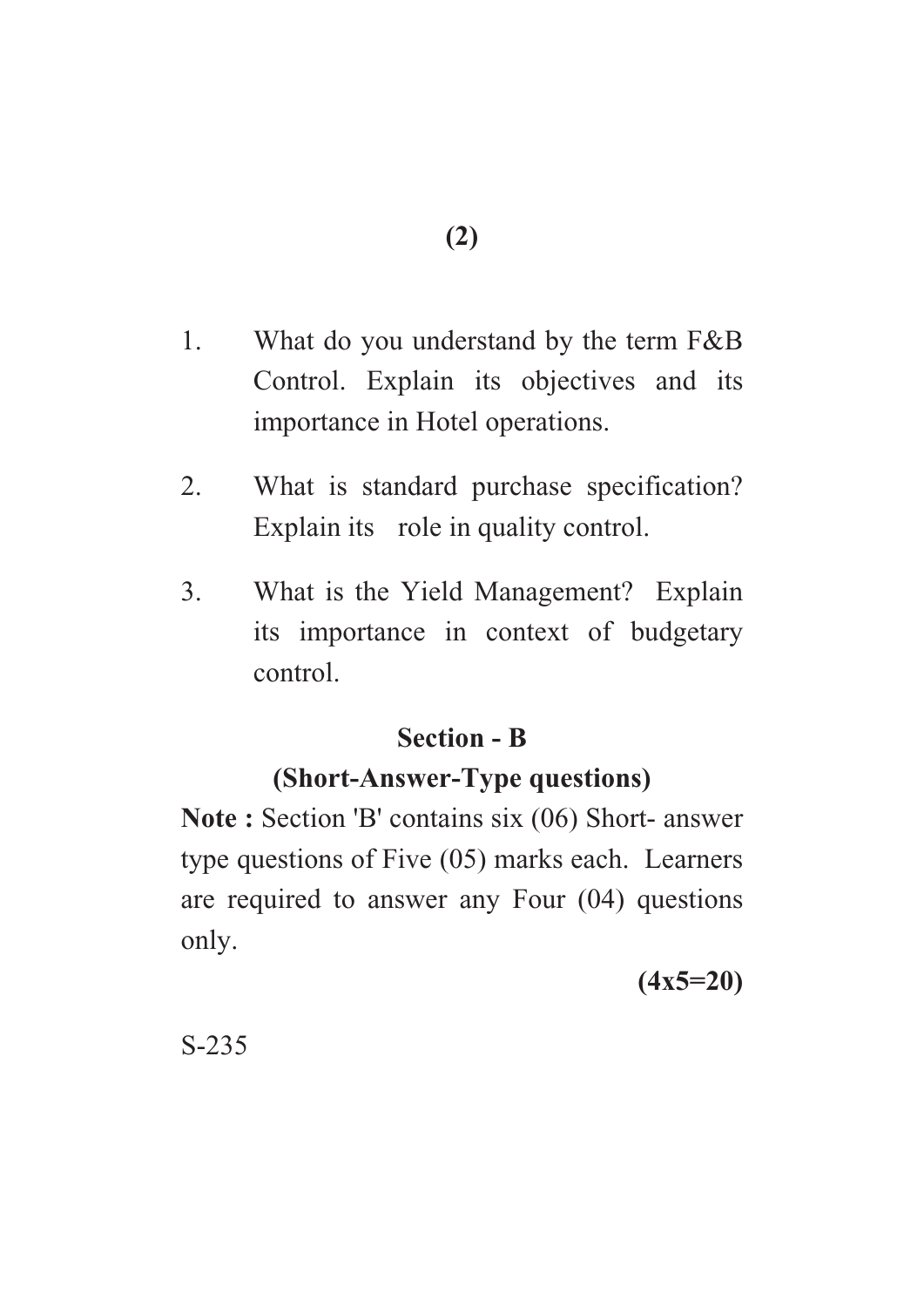- 1. Write a note on the various bar frauds committed in a hotel.
- 2. What do you understand by the term production planning and scheduling? Explain.
- 3. Differentiate between :-
	- (a) Salami and Sausage
	- (b) Galantine and Balontine
- 4. Write one line description of the following-
	- (a) Quennel
	- (b) Chaudfroid

S-235 P. T. O.